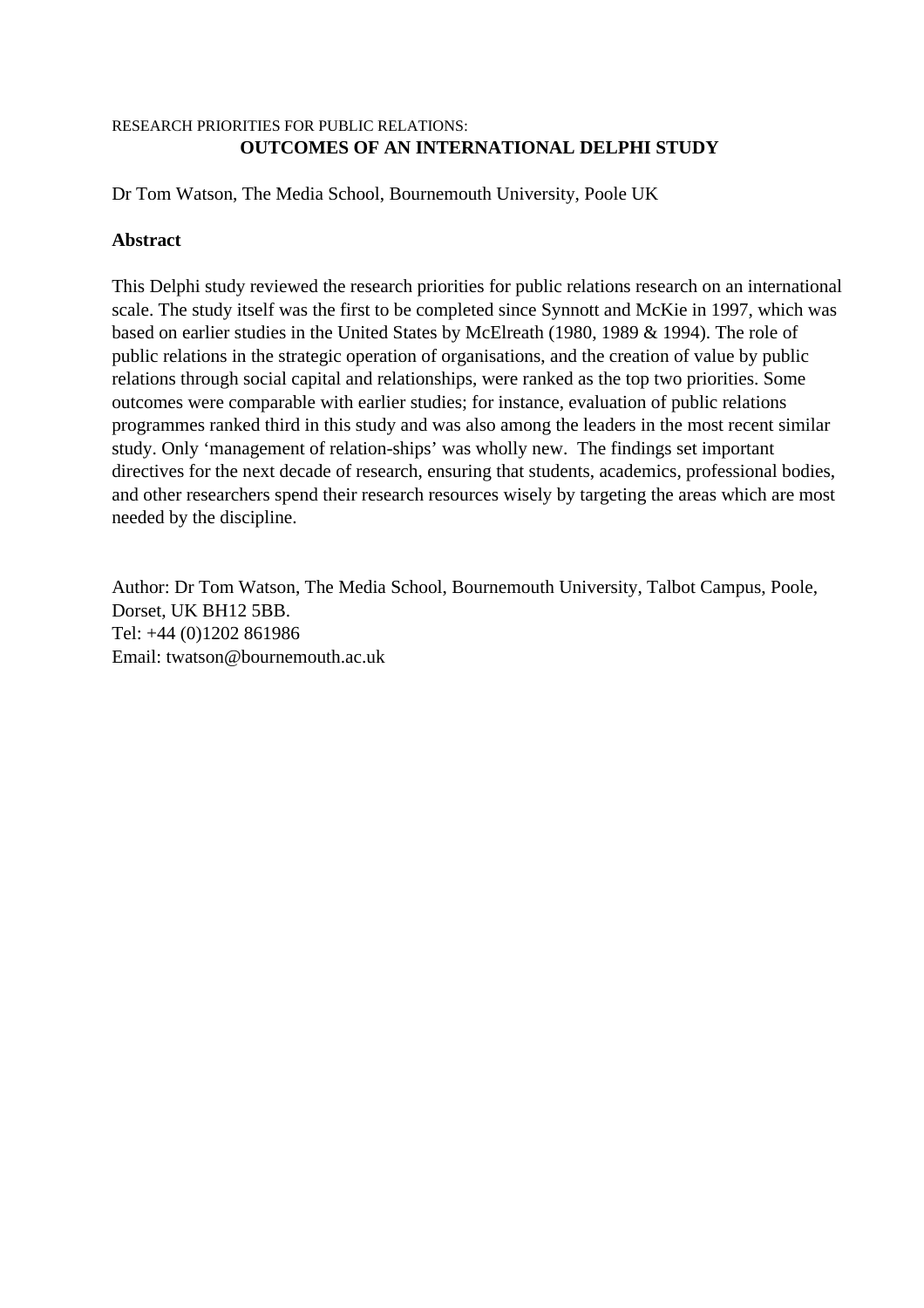#### **Introduction**

It is more than ten years since Synnott and McKie (1997) reported their Delphi study on public relations research priorities with an emphasis on international issues. Before that study, McElreath had used this approach in 1980 and 1989, as outlined in his advisory papers, Priority research questions for public relations in the 1980s and … in the 1990s, for North American academics and practitioners. Synnott and McKie acknowledged McElreath's approach by basing their study on the results of his 1989 research. In the United Kingdom, White and Blamphin (1994) used a Delphi study to review the priorities for research into public relations practice there. It resulted in a list of sixteen topics. Since 1997, there has been an attempt to undertake a Delphi study into the parameters of public relations in Europe (van Ruler, Vercic, Bütschi & Flodin, 2004), but it was not able to develop a research agenda nor did it find a common body of public relations knowledge in Europe (Raupp & van Ruler, 2006).

The Delphi study methodology, which is discussed below, was chosen in this study of public relations priorities in the 'noughties' for comparability and consistency. Wakefield, in discussing his Delphi study of international public relations commented that the purpose of a Delphi study is "not to discover all the answers, but to start a discussion on where a field is now and where it should be going" (Wakefield in Moss & Ver?i?, 2000, p.195). Wakefield also comments (2000) that this method is appropriate to widely dispersed experts, as is the case in this study. An outcome of this study will be to set directions for the next decade of research that ensure students, academics, professional bodies, and other researchers spend their research resources wisely by targeting the areas which are most needed by the discipline.

#### **Delphi studies**

The Delphi study approach was, as noted above, chosen primarily for comparability, but another aim was to seek consensus or judgement on the issues (Beretta, 1996; Green, James, Hughes & Williams, 1999). Delphi methodology "is well accepted across many disciplines" (Hung, Altschuld & Lee 2008, p.191) and allows the grouping and subsequent analysis of the ideas of experts in order to gain a closer or more analytical understanding of issues that would not be offered by other qualitative or quantitative studies. The reasons for conducting a study using the Delphi method have been summarised by Dawson and Brucker (2001) as (a) there is no other group communication process that can elicit the same data; (b) the researcher can identify and access the 'experts' to discuss this problem; and (c) the researcher can forecast the type of results that may be obtained from these experts through the Delphi method (after Linstone & Turoff, 1975; Ziglio, 1996). There are methodological critiques of the Delphi which some see as unscientific and producing poor quality outcomes "representing the lowest common denominator" (Powell, 2003, p. 377) which are the obverse of a "group communication process designed to obtain a consensus of opinion from a group of experts" (Hung et al 2008, p.191). The Delphi's benefits of flexibility and simplicity may also be its disadvantages, unless implementation is rigorous (Hung et al, 2008).

The Delphi method has been used widely in business (Kaynak, Bloom & Liebold, 1994; Addison, 2003), nursing and healthcare (Jenkins & Smith, 2004; McKenna, 1994), and communication education (Smith, 1997). In public relations research, as noted earlier, there have been several major national and international studies using this method (McElreath, 1980; McElreath, 1989;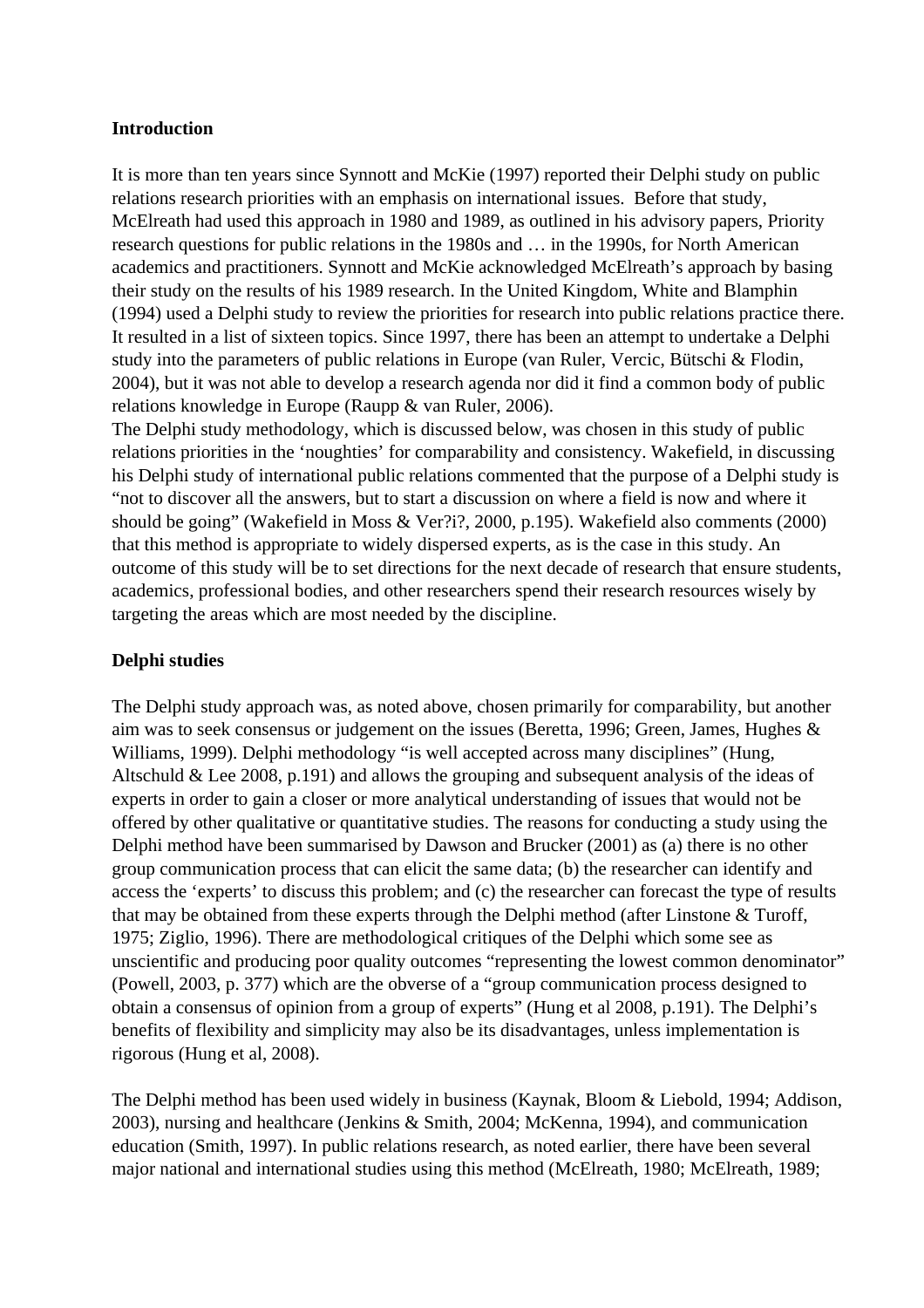McElreath & Blamphin, 1994; White & Blamphin, 1994; Synnott & McKie, 1997; van Ruler et al., 2004; Boynton, 2006, Wakefield, 2000, Watson, 2008).

The popularity of this method arises because it can be conducted semi-anonymously among respondents who are geographically dispersed. For example, Synnott and McKie's 1997 study covered 13 nations in Asia-Pacific, while van Ruler et al. (2004), included between 22 and 25 European countries. A Delphi study typically has two or three rounds of contact with the experts during which comments are first elicited, then summarised and returned for further discussion. Until recently, most Delphi studies have been conducted by post or some other paper-based method (Kendall, 1996) and, latterly, by email. The use of email or internet-based methods has speeded up the process. Boynton (2006) reports that use of Internet-based survey software for a Delphi study on ethical decision making in public relations shortened the distribution and response times. However, her 36% response rate from an expert panel was no better (and possibly worse) than the previously conventional mail or paper-based methodology. For example, Synnott and McKie (1997) had a 48% response to their initial approach to panels, as did White and Blamphin (1994). However, in 2004, van Ruler et al., using email as their communication tool, had a higher initial response rate of 84% although this dropped to 62% in the final round. It appears that the selection of the panel and the initial approach may play an important role in gaining and maintaining high levels of continuing participation.

## **Research questions**

Arising from the literature of previous studies, and allowing comparability, two research questions are posed.

- What are the priorities for research into public relations?
- How do they compare with earlier studies?

# **Methodology**

The lessons from previous studies to be applied to this research were concerned with selecting, attracting and retaining the experts who would participate in the panel, and in constructing a study process that they saw offered value to them. Unlike previous Delphi studies in public relations, this was aimed at a fully international audience. There was also another change, this time in the sample. Earlier studies had focused on academics and practitioners, but this study included the CEOs (or similar title) of public relations professional and industry bodies because of their overview of the whole sector rather than just the issues that impinged on individual academic or professional respondents. The sample was also to be gender-balanced, reflecting the impact of women in public relations employment in developed nations. With these

elements, triangulation was offered by employment, region and gender that was in advance of earlier studies. The eventual gender balance was almost equal.

Following the lead of Synnott and McKie (1997), there were six stages in the study. Slightly more than three months elapsed from the start of the study to its completion. Stage 1 piloted a set of 24 propositions on the Internet using the author's personal blog, www.dummyspit.wordpress.com; Stage 2 was to invite academics, practitioners and industry leaders to participate in the study; Stage 3 was to send Round 1 of the research topic propositions to those who had accepted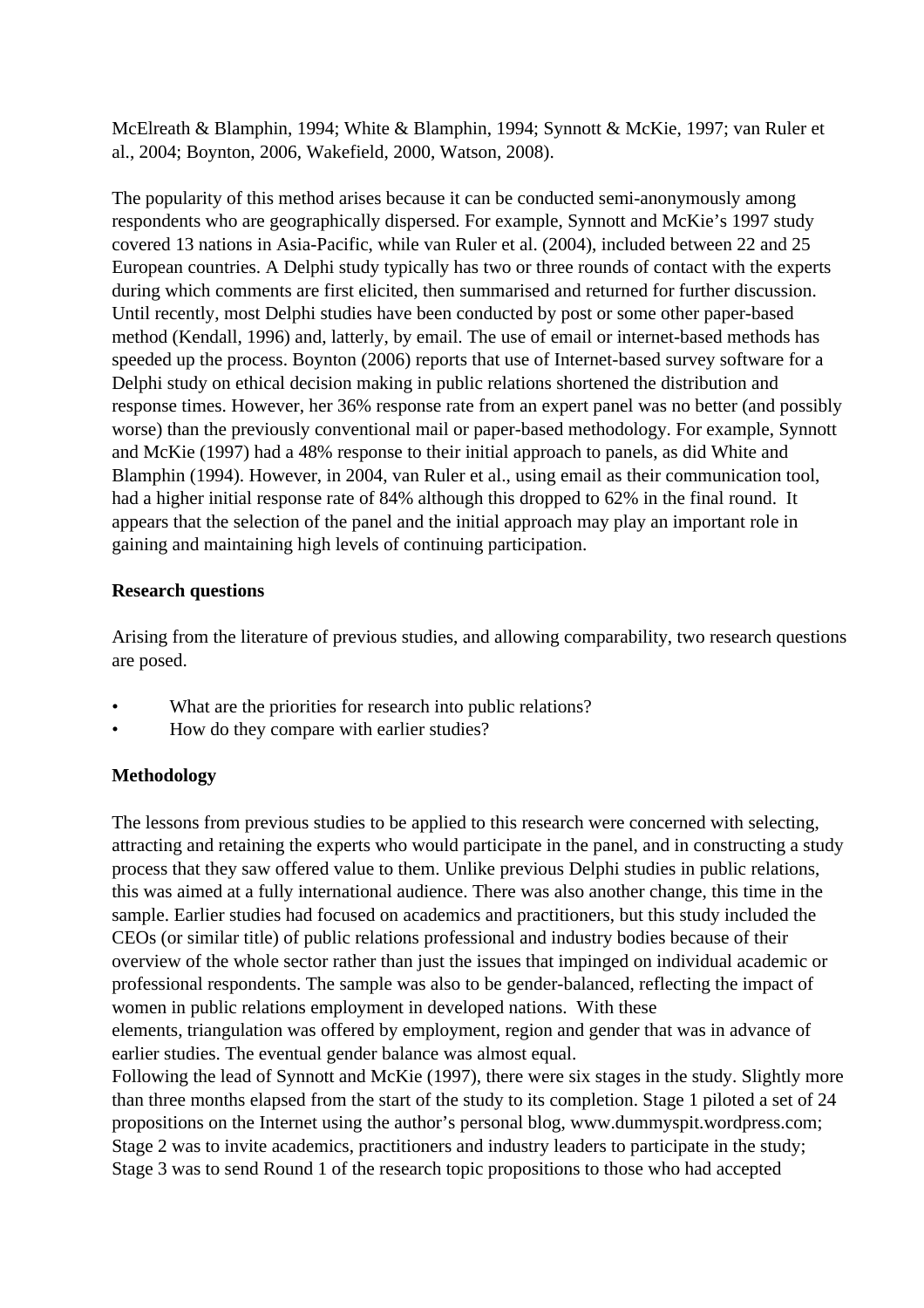invitations and prepare a report; Stage 4 was to send the Round 2 propositions and follow up with a report on Round 2's responses and discussion; Stage 5 had the Round 3 propositions and report; Stage 6 was the distribution of the Final Report on the research topics and related research questions. This was distributed on July 30, 2007 to all those who had accepted the invitation to take part in the study.

## **Stage 1 – Pre-testing of topics by blog posting**

The Stage 1 pre-testing of propositions was posted on the author's blog, Dummy Spit, on April 18 (http://dummyspit.wordpress.com/2007/04/18/what-are-the-priorities-for-future-public-relationsresearch/ ). Readers of the blog were asked to rank the topics from 1 (top priority) to 10 (tenth priority). There were sixteen responses from Australia, Canada, India, Ireland, Switzerland, United Kingdom and the United States. A prompting email was sent to a wide range of the author's industry contacts to stimulate response in addition to those who read the blog by choice or happenstance. Respondents, who were mostly recognised by the author or indicated their professional involvement, were practitioners, academics and industry leaders, who were employed in consultancies, government, universities, industry, not-for-profits and suppliers. Their twelve ranked topics are in Table 1 below:

## **TABLE 1: Topics ranked by priority in blog pre-test**

| Topic                                                   | Rank   |
|---------------------------------------------------------|--------|
| The impact of technology on public relations practice   | -1     |
| and theory                                              |        |
| The measurement and evaluation of public relations,     | 2      |
| both offline and online                                 |        |
| Integration of public relations with other              | $3 =$  |
| communication functions; the scope of public relations  |        |
| practice; discipline boundaries                         |        |
| Management of corporate reputation; measurement of      | $3 =$  |
| reputation                                              |        |
| Client understanding of public relations strategy and   | $5 =$  |
| tactics                                                 |        |
| Ethics in public relations                              | $5 =$  |
| Research into standards of performance among PR         | $7 =$  |
| professionals; the licencing of practitioners           |        |
| Professional skills in public relations; Analysis of    | $7 =$  |
| the industry's need for education; Theories of practice |        |
| The place of 'word-of-mouth' and buzz marketing in      | $7 =$  |
| public relations practice                               |        |
| Strategic planning of public relations programmes       | $10 =$ |
| Quality of public relations services                    | $10 =$ |
| Crisis management and communication; issue management   | $10 =$ |

There were also recommendations for additional topics, of which the best supported were: 'Public relations' role in contributing to strategic decision-making, strategy development and realisation, and organisational functioning'; and 'The value that public relations creates for organisations through building social capital, managing key relationships and realising organisational advantage'. These were added to Round 1 of the formal Delphi study.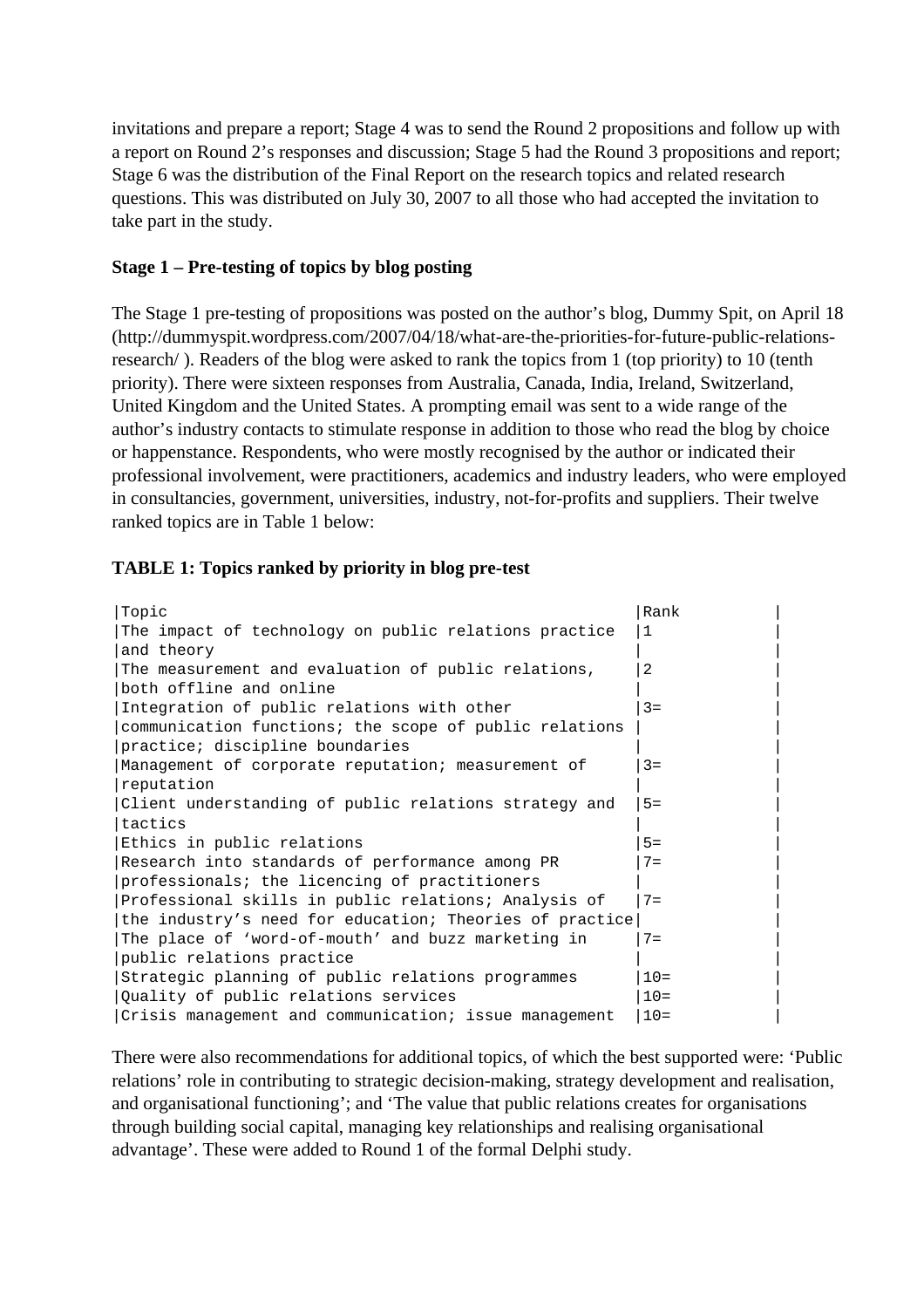#### **Stage 2 - Letter of invitation**

A letter of invitation (Synnott & McKie, 1997) was sent by email to 44 public relations academics, practitioners and industry leaders in six international regions (Europe, North America, Central and South America, Africa, Asia and Australasia) on April 10, 2007. They had been chosen for their prominence in research, practice and as leaders of major industry bodies. Some were known by the author but all were chosen on the basis of their position and expertise, thus qualifying them as experts (Dawson & Brucker, 2001). The letter introduced the aim of the study, the research methodology and the commitment sought. Anonymous reporting of comments was emphasised. All were offered a choice of communication methods (email, fax, written or online communication – blog or forum). Some 31 accepted the invitation (70.45 per cent) and all chose email communication. There was no response from three invitations sent to Central and South American contacts at this or any other stage of the study.

## **Stage 3 - Round 1 topics and report**

For Round 1, those who had accepted the invitation to participate were emailed a letter introducing the aims of the study. They were asked to consider 26 topics and choose up to ten of them, giving a ranked order as to their importance for future research. The participants were also invited to comment on the topics and to propose other topics or research questions (RQs) which could be added to the study. As the study was being sent to a wide range of countries and cultures, a 'middle way' between academic and professional language was taken to frame the topics. An offer to explain terminology was made, as was the receipt of responses by audio file for those for whom English was not a first or familiar language. Neither offer was taken up. Accompanying the letter was the Round 1 document which introduced the study, listed the 26 topics and included a grid table on which respondents could rank the topics by the letter denoting them and add comments and/or re-search questions. There was also space to add additional topics. The letter and Round 1 document were emailed on April 23, 2007 with a request for response by May 8, 2007. The topics disseminated for Round 1 are listed below:

Topics – Round 1

- A. Public relations' role in contributing to strategic decision-making, strategy development and realisation, and organisational functioning
- B. Quality of public relations services
	- C. Research into standards of performance among PR professionals; the licensing of practitioners
	- D. Integration of public relations with other communication functions; the scope of public relations practice; discipline boundaries
- E. The measurement and evaluation of public relations, both offline and online
- F. Client understanding of public relations strategy and tactics
	- G. Professional skills in public relations; Analysis of the industry's need for education; Theories of practice
- H. Management of relationships
- I. The definition of public relations
- J. The impact of technology on public relations practice and theory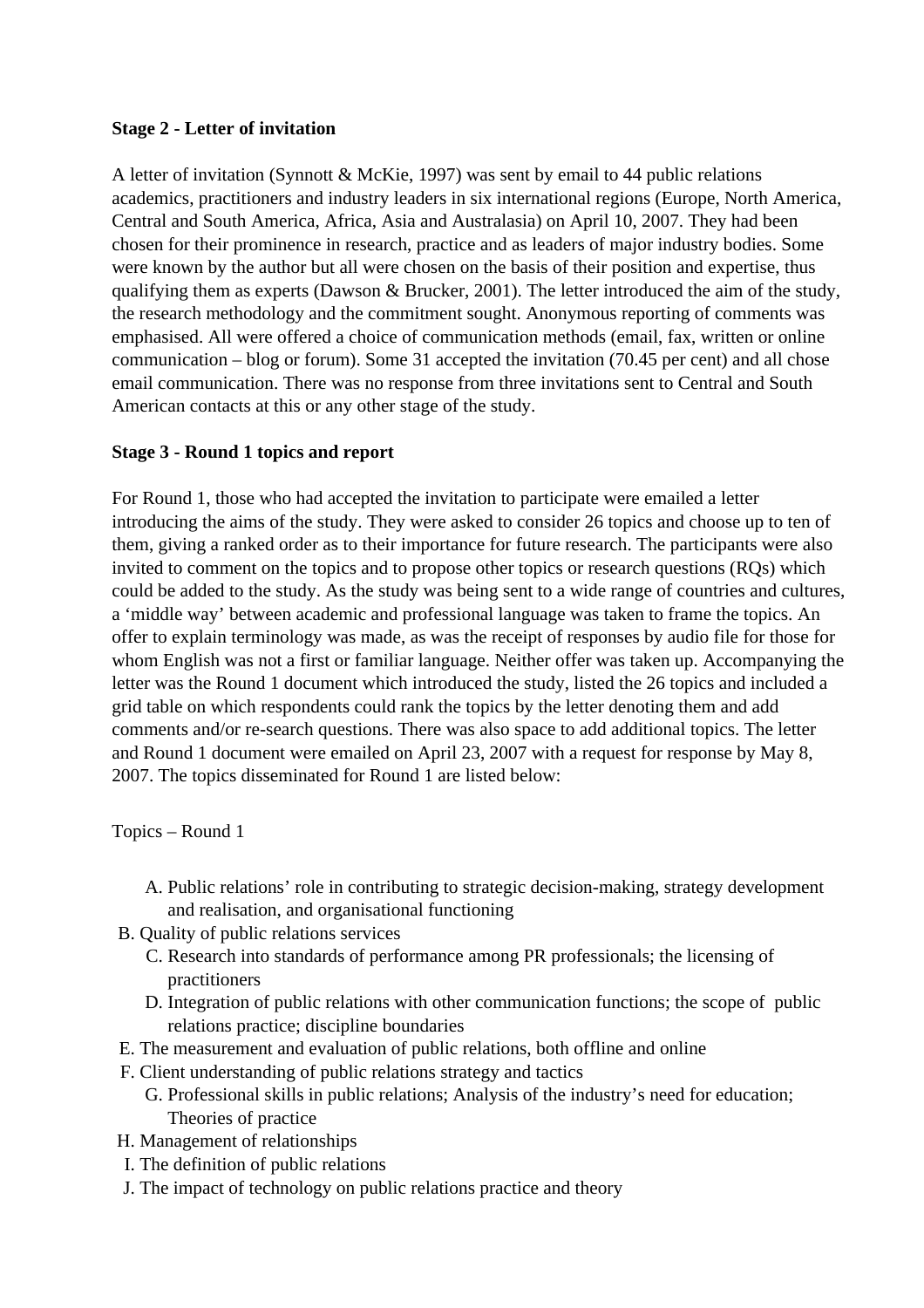- K. The culture of public relations
- L. International issues in public relations; Intercultural public relations
	- M. Public relations' position as a fundamental management function; public relations as a profession
	- N. The expectations of users of public relations; The client: consultancy/adviser interface
- O. Public relations' role in organisational change
- P. The place of "word-of-mouth" and buzz marketing in public relations practice
- Q. Ethics in public relations
- R. Relations with the media
- S. The history of public relations
- T. Gender issues in public relations practice
- U. The role of PR in community/social responsibility programmes
- V. Management of corporate reputation; measurement of reputation
- W. Crisis management and communication; issues management
- X. Political communication and advocacy (lobbying)
- Y. Social media and its role in public relations
	- Z. The value that public relations creates for organisations through building social capital, managing key relationships and realising organisational advantage

Responses (see Table 2, below) were received from 27 of the 31 participants (87.1 percent) representing five of the six geographic regions, with Europe producing most comments and Africa the least. There was a fairly even distribution between the three employment groups and genders.

| Region            |       |
|-------------------|-------|
| Europe & UK       | 40.7% |
| North America     | 22.2% |
| Africa            | 3.7%  |
| Asia              | 14.8% |
| lAustralasia      | 18.5% |
| Work              |       |
| Academic          | 33.3% |
| Practitioner      | 37.0% |
| Professional Body | 29.6% |
| Gender            |       |
| Female            | 48.1% |
| Male              | 51.9% |

#### **TABLE 2: Response – Round 1**

The topics were ranked by the mean of their valid scores (**See Table 3**). The best-supported three topics were (in rank order) A, Z and E. The first two, A and Z, both focus on the role of public relations in its contribution to organisations in (A) strategic decision-making and organisational functioning and (Z) the creation of value. The third-ranked topic, E, 'measurement and evaluation of public relations both offline and online' is an expected highly-ranked topic as it has historic precedents as a first or second ranked topic in previous Delphi studies of public relations (McElreath, 1980, 1989; White & Blamphin, 1994; Synnott & McKie, 1997). The fourth-ranked topic, M, 'public relations' position as a fundamental management function; public relations as a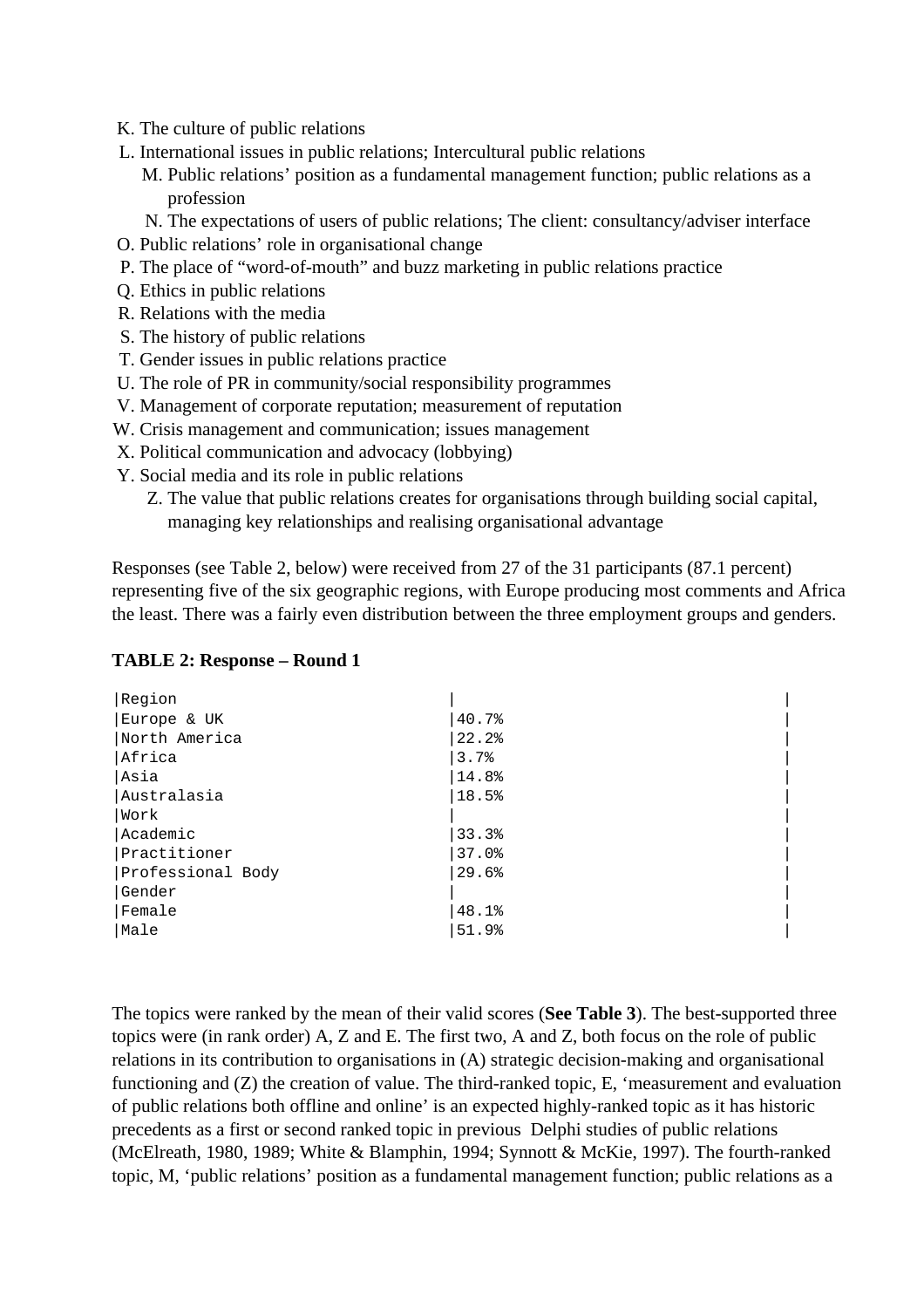profession', could also be linked to topics A and Z. There was also comment that 'public relations as a profession', was a separate topic. Topic G, 'professional skills in public relations; analysis of the industry's need for education; and theories of practice', was fifth-ranked and also commented on as being linked with topic C (seventh-ranked). These were combined in the Round 2 propositions.

# **TABLE 3: Round 1 - Topics ranked by means**

| TOPIC                                            | Mean priority (1  Number of |                |
|--------------------------------------------------|-----------------------------|----------------|
|                                                  | = top priority;             | respondents to |
|                                                  | $ 10 = \text{lowest} $      | topic $/27$    |
| TOP 10 PRIORITIES                                |                             |                |
| A) Public relations' role in                     | 2.91                        | 23             |
| contributing to strategic                        |                             |                |
| decision-making, strategy                        |                             |                |
| development and realisation and                  |                             |                |
| organisational functioning                       |                             |                |
| Z) The value that public relations $ 3.94$       |                             | 19             |
| creates for organisations through                |                             |                |
| building social capital; managing                |                             |                |
| key relationships and realising                  |                             |                |
| organisational advantage                         |                             |                |
| E) The measurement and evaluation $ 4.05$        |                             | 19             |
| of public relations both offline                 |                             |                |
| and online                                       |                             |                |
| M) Public relations' position as $a/4.65$        |                             | 14             |
| fundamental management function;                 |                             |                |
| public relations as a profession                 |                             |                |
| G) Professional skills in public                 | 4.69                        | 13             |
| relations; Analysis of the                       |                             |                |
| industry's need for education;                   |                             |                |
| Theories of practice                             |                             |                |
| L) International issues in public $ 5.63\rangle$ |                             | 8              |
| relations; Intercultural public                  |                             |                |
| relations                                        |                             |                |
| C) Research into standards of                    | 5.69                        | 13             |
| performance among PR                             |                             |                |
| professionals; the licensing of                  |                             |                |
| practitioners                                    |                             |                |
| Q) Ethics in public relations                    | 5.81                        | 11             |
| D) Integration of public relations 6             |                             | 13             |
| with other communication                         |                             |                |
| functions; the scope of public                   |                             |                |
| relations practice; discipline                   |                             |                |
| boundaries                                       |                             |                |
| H) Management of relationships                   | 6.22                        | 9              |
| 11TH TO 20TH PRIORITIES                          |                             |                |
| J) The impact of technology on                   | 6.25                        | 12             |
| public relations practice and                    |                             |                |
| theory                                           |                             |                |
| V) Management of corporate                       | 6.31                        | 16             |
| reputation; measurement of                       |                             |                |
| reputation                                       |                             |                |
| X) Political communication and                   | 6.4                         | 5              |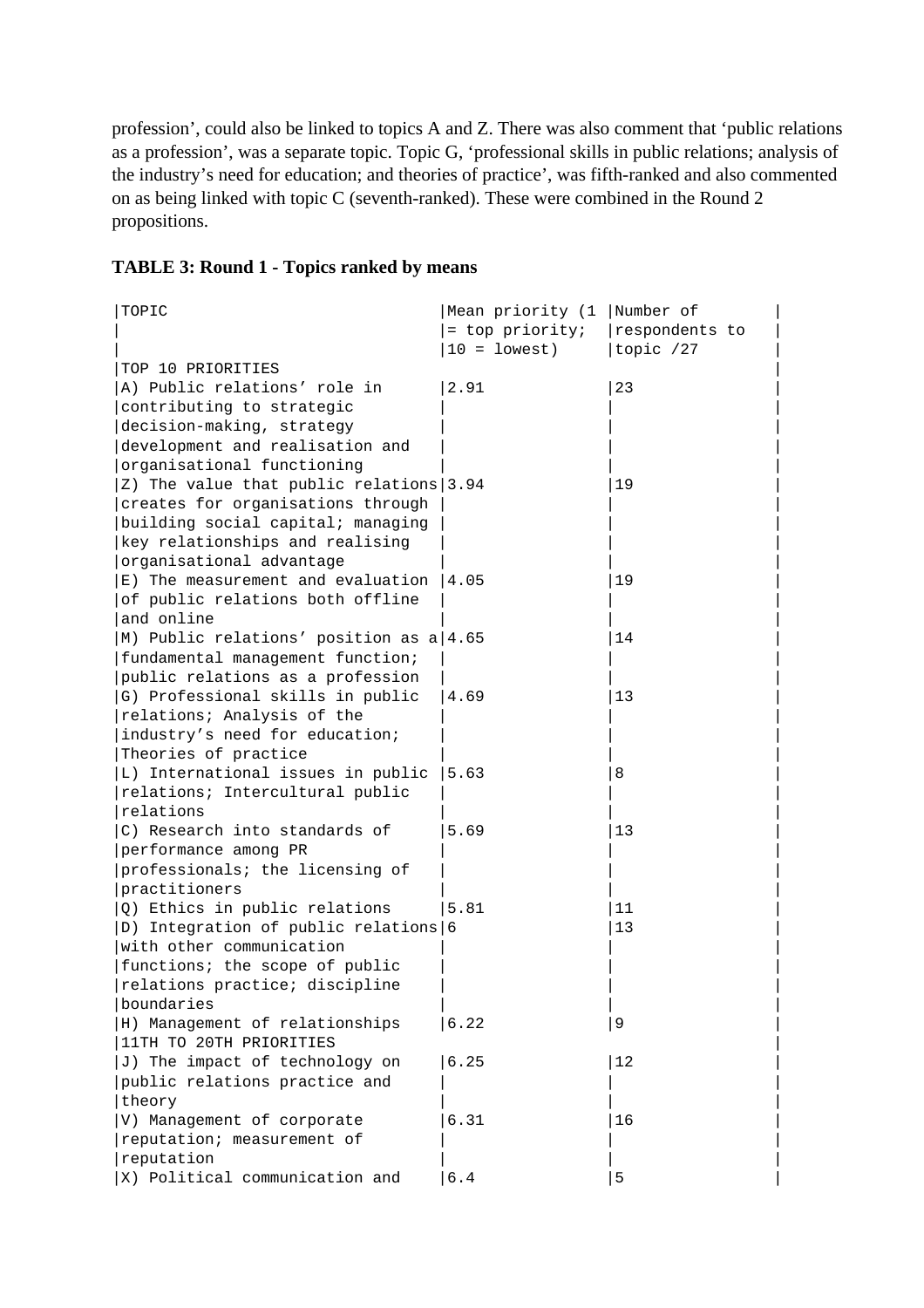| advocacy (lobbying)                                |       |     |
|----------------------------------------------------|-------|-----|
| F) Client understanding of public   6.43           |       | 7   |
| relations strategy and tactics                     |       |     |
| B) Quality of public relations                     | 6.57  | 7   |
| services                                           |       |     |
| N) The expectations of users of                    | 6.75  | 8   |
| public relations; The client:                      |       |     |
| consultancy/adviser interface                      |       |     |
| U) The role of PR in                               | 6.9   | 11  |
| community/social responsibility                    |       |     |
| programmes                                         |       |     |
| Y) Social media and its role in                    | 7.5   | 6   |
| public relations                                   |       |     |
| 0) Public relations' role in                       | 7.55  | 11  |
| organisational change                              |       |     |
| W) Crisis management and                           | 8.17  | 6   |
| communication; issues management                   |       |     |
| OUTLIERS INCLUDING HIGH-SCORE, LOW RESPONSE TOPICS |       |     |
| I) The definition of public                        | 2.20  | 4   |
| relations                                          |       |     |
| S) The history of public relations $ 4.5$          |       | 2   |
|                                                    |       |     |
| P) The place of "word-of-mouth"                    | 16.00 | 4   |
| and buzz marketing in public                       |       |     |
| relations practice                                 |       |     |
| K) The culture of public relations $7.67$          |       | 3   |
| R) Relations with the media                        | 7.67  | 3   |
| T) Gender issues in public                         | Nil   | Nil |
| relations practice                                 |       |     |

The ranking of the topics gave clear priorities from first to eighth, but there was a tight cluster in ranking from ninth to seventeenth where those topics had a mean of between 6 and 6.9. It should be noted at this stage that topic J, 'the impact of technology on public relations theory and practice', which had topped the blog-based pre-test was only eleventh in the formal study, suggesting the blog audience is predisposed to see technology as important. Some topics with high scores but few responses have been placed within an 'outliers' group. Only one topic, T 'Gender issues in public relations' elicited a nil response.

## **Stage 4 - Round 2 propositions and report**

Following Round 1's ranking of priorities, discussion of the topics and potential RQs, the initial 26 topics were reduced to fifteen. Any topics with a mean ranking of above seven, and the lowresponse 'outlier' group, were eliminated. Three topics (B, F and N) were merged into a single topic because of the perceived similarity of their content. All topics were re-lettered, except topic A, in the ranking order from Round 1. In this round, proposals for new RQs arising from Round 1 were included in the document that was circulated to all 31 original participants. They were again asked to rank topics from 1 (top priority) to 10 (tenth priority) and could propose additional topics and make comments on the topics and RQs.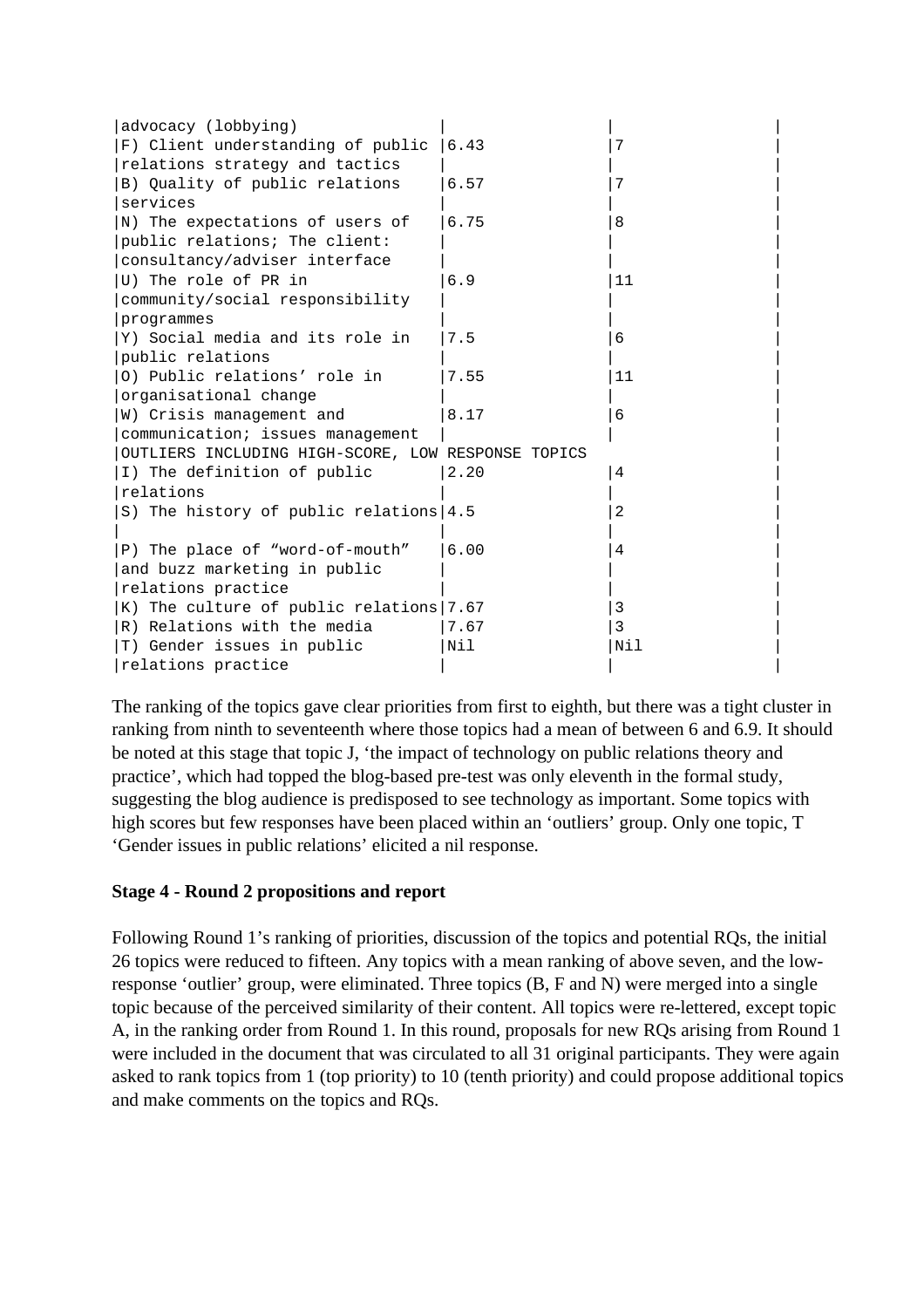## **Round 2 - Revised Topics**

## **Topics ranked 1st to 10th**

- A. Public relations role in contributing to strategic decision-making, strategy development and realisation, and organisational function
- B. The value that public relations creates for organisations through building social capital; managing key relationships and realising organisational functioning
- C. The measurement and evaluation of public relations both offline and online
- D. Public relations' position as a fundamental management function
- E. Professional skills in public relations; Analysis of the industry's need for education; Theories of practice
- F. International issues in public relations; Intercultural public relations
- G. Research into standards of performance among PR professionals; the licensing of practitioners
- H. Ethics in public relations
- I. Integration of public relations with other communication functions; the scope of public relations practice; discipline boundaries
- J. Management of relationships

## **Topics ranked 11th to 15th**

- K. The impact of technology on public relations practice and theory
- L. Management of corporate reputation; management of reputation
- M. Political communication and advocacy (lobbying)
- N. Client/employer understanding of public relations (Replacing Round 1 topics B, F and N)
- O. The role of public relations in community/social responsibility programmes

## **New Topics - proposed from Round 1**

- The personal/organisational influence model and its correlation with stakeholder relationship management
- The relationship between public diplomacy and public relations
- The role of public relations in society what does it mean that "PR serves democracy" or that "public relations is an essential element in a democratic society"?
- Further development of theories of publics
- Proof of the two-way symmetrical model in operation

Round 2 was circulated by email on May 22 for response by June 5. There were responses from 24 experts (77.4%), compared with 27 in the first round (see Table 4, below). There were responses from five out of six geographic regions, with Europe again producing most comments and Africa the least. In terms of the work situation of respondents, there was a slightly strengthened response from practitioners by +4.7% with an almost matching –4.6% fall from executives leading professional bodies. The level of response from academics was unchanged, but the overall balance between genders changed to slightly favour females, the dominant group in industry employment.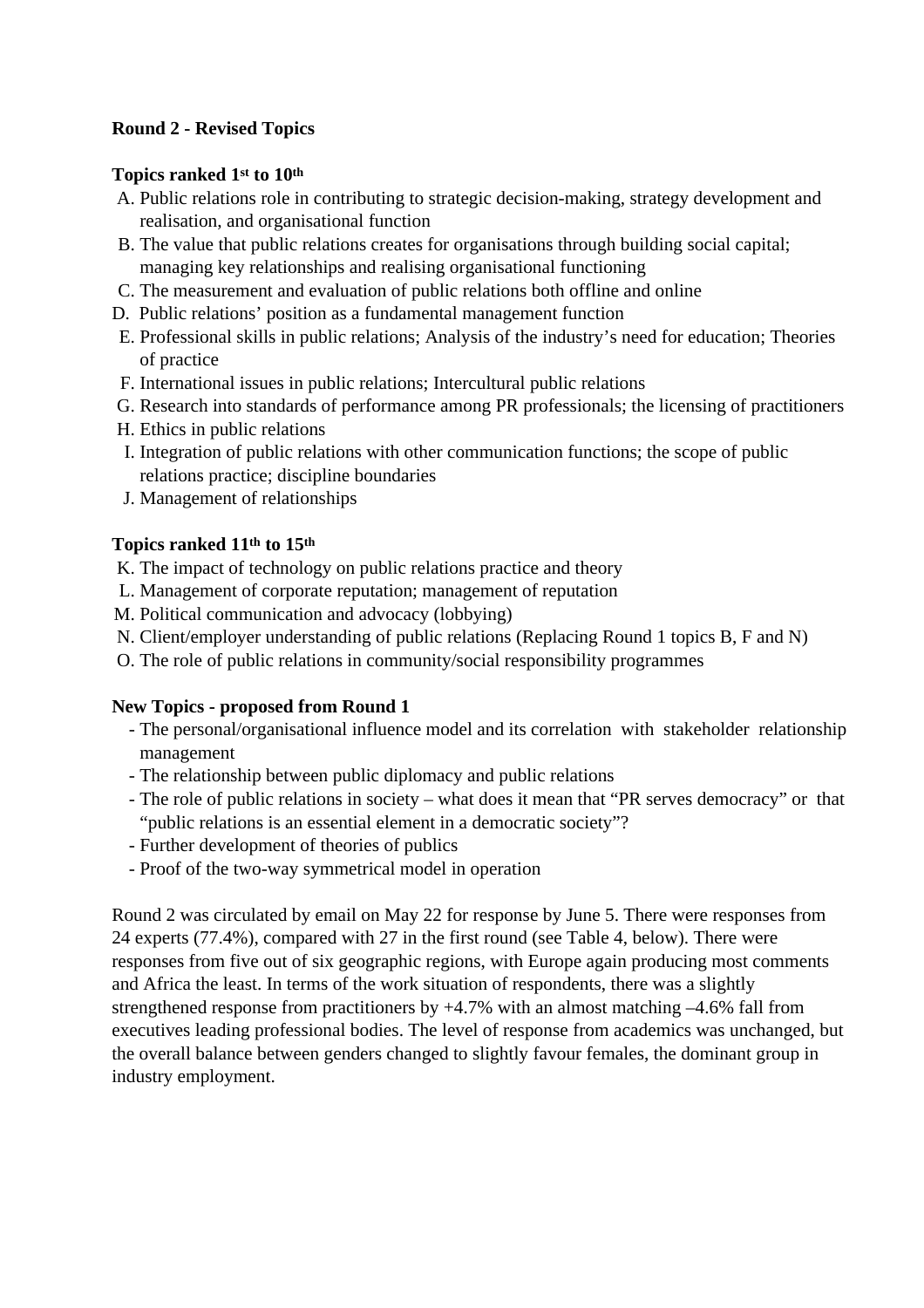#### **TABLE 4: Response – Round 2**

| Region            | Round 2 | Round 1 |
|-------------------|---------|---------|
| Europe            | 41.7%   | 40.7%   |
| North America     | 20.8%   | 22.2%   |
| Africa            | 4.2%    | 3.7%    |
| lAsia             | 12.5%   | 14.8%   |
| lAustralasia      | 20.8%   | 18.5%   |
| Work              |         |         |
| Academic          | 33.3%   | 33.3%   |
| Practitioner      | 41.7%   | 37.0%   |
| Professional Body | 25.0%   | 29.6%   |
| Gender            |         |         |
| Female            | 54.2%   | 48.1%   |
| Male              | 45.8%   | 51.9%   |

 No topic had a nil response, unlike Round 1. There were clear priorities from first to eleventh with a statistically insignificant step of 0.03% between tenth and eleventh rank. Broadly, the ranking of topics set after Round 1 remained stable, although not without debate as to whether some topics could be merged. The strongest topics were A, 'public relations' role in contributing to strategic decision-making, strategy development and realisation, and organisational functioning' and B, 'the value that public relations creates for organisations through building social capital; managing key relationships and realising organisational advantage'. There was discussion as to whether these should be merged. The third-ranked topic, C, 'measurement and evaluation of public relations both offline and online' was an expectedly high-ranked topic, as discussed in Round 1.

#### **TABLE 5: Round 2 - Topics ranked by means (with Round 1 mean in brackets)**

| TOPIC                                               | Mean priority (1   Number of           |    |
|-----------------------------------------------------|----------------------------------------|----|
|                                                     | = top priority; $\vert$ respondents to |    |
|                                                     | $10 =$ lowest)   topic $/23$           |    |
| TOP 10 PRIORITIES                                   |                                        |    |
| A) Public relations' role in [2.43 (2.91)           |                                        | 22 |
| contributing to strategic                           |                                        |    |
| decision-making, strategy                           |                                        |    |
| development and realisation and                     |                                        |    |
| organisational functioning                          |                                        |    |
| B) The value that public relations $3.50$ (3.94)    |                                        | 21 |
| creates for organisations through                   |                                        |    |
| building social capital; managing                   |                                        |    |
| key relationships and realising                     |                                        |    |
| organisational advantage                            |                                        |    |
| C) The measurement and evaluation $ 4.24 \t(4.05) $ |                                        | 17 |
| of public relations both offline                    |                                        |    |
| and online                                          |                                        |    |
| D) Public relations' position as $a/4.38$ (4.65)    |                                        | 16 |
| fundamental management function                     |                                        |    |
| E) Professional skills in public $ 4.67 (4.69) $    |                                        | 18 |
| relations; Analysis of the                          |                                        |    |
| industry's need for education;                      |                                        |    |
| Theories of practice                                |                                        |    |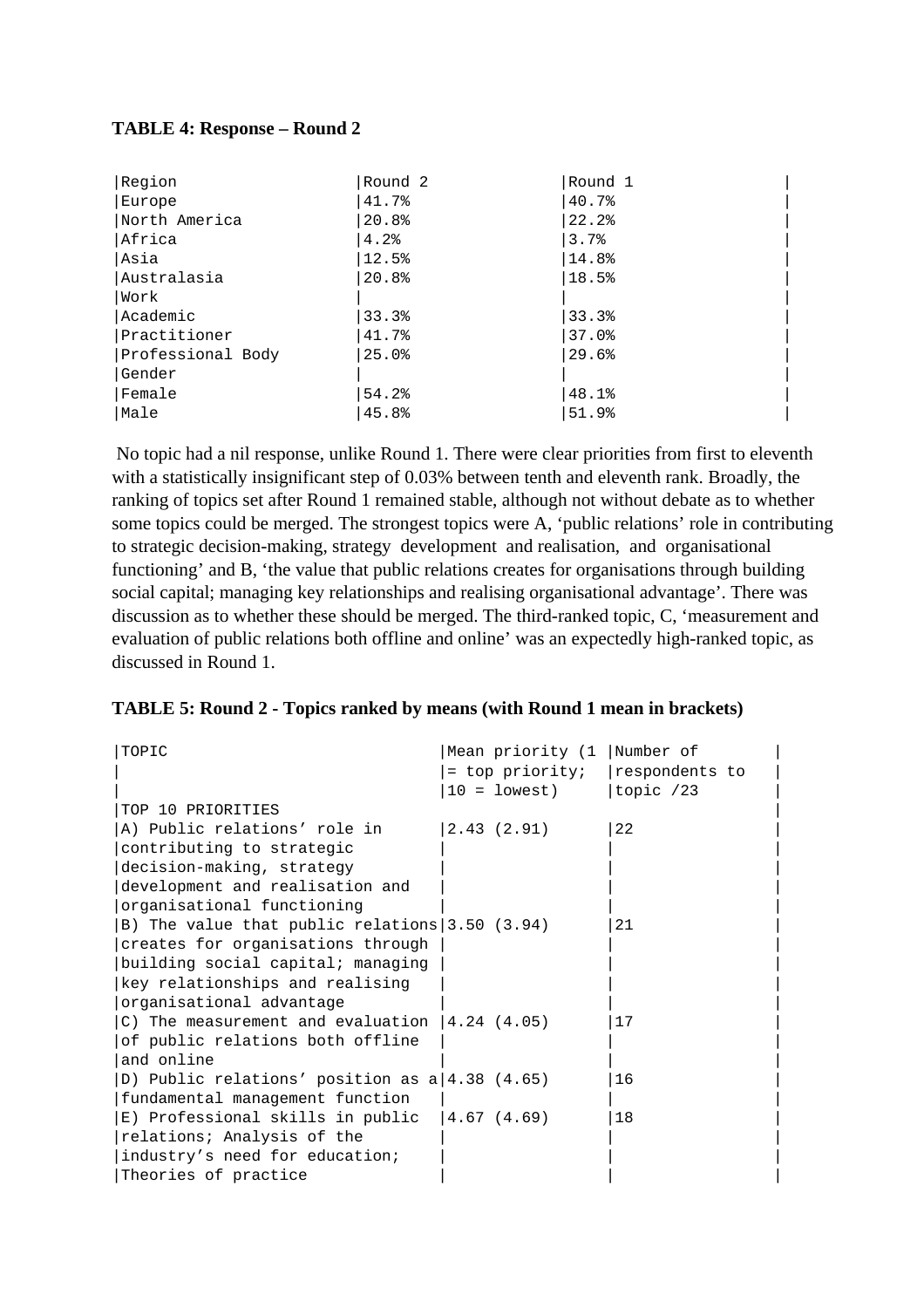| G) Research into standards of $\vert$ 5.83 (5.69)<br>performance among PR |            | 15 |  |
|---------------------------------------------------------------------------|------------|----|--|
|                                                                           |            |    |  |
| professionals; the licensing of                                           |            |    |  |
| practitioners                                                             |            |    |  |
| L) Management of corporate                                                | 6.00(6.31) | 11 |  |
| reputation; measurement of                                                |            |    |  |
| reputation                                                                |            |    |  |
| $H)$ Ethics in public relations $(6.19, (5.81))$                          |            | 18 |  |
| I) Integration of public relations 6.19 (6.00)                            |            | 16 |  |
| with other communication                                                  |            |    |  |
| functions; the scope of public                                            |            |    |  |
| relations practice; discipline                                            |            |    |  |
| boundaries                                                                |            |    |  |
| J) Management of relationships                                            | 6.42(6.22) | 12 |  |
| 11TH TO 15TH PRIORITIES                                                   |            |    |  |
| $\vert N\rangle$ Client/employer understanding $\vert 6.71$ (6.43)        |            | 14 |  |
| of public relations *                                                     |            |    |  |
| K) The impact of technology on                                            | 6.86(6.25) | 14 |  |
| public relations practice and                                             |            |    |  |
| theory                                                                    |            |    |  |
| 0) The role of PR in                                                      | 7.00(6.90) | 4  |  |
| community/social responsibility                                           |            |    |  |
| programmes                                                                |            |    |  |
| F) International issues in public $ 7.38 (5.63) $                         |            | 16 |  |
| relations; Intercultural public                                           |            |    |  |
| relations                                                                 |            |    |  |
| M) Political communication,                                               | 7.57(6.4)  | 7  |  |
| advocacy                                                                  |            |    |  |
|                                                                           |            |    |  |

\* Proposition N was reformulated after Round 1. The mean comparison for Round 1 is based on the former topic F: "Client understanding of public relations strategy and tactics."

The main change in the ranking of topics was that topic F, 'international issues in public relations; intercultural public relations', fell from sixth to fourteenth, and thus out of the Top Ten. The main riser was topic L, 'management of corporate reputation; measurement of reputation', which rose from twelfth to seventh, although its mean ranking only changed from 6.31 to 6.00. In the eleventh to fifteenth rankings, topic N, 'client/employer understanding of public relations', which was reformulated after Round 1, rose from fourteenth to eleventh. It marginally missed the Top Ten by 0.03 per cent and could arguably be considered as equal tenth. One of the unexpected aspects of the survey was that the topic K, 'the impact of technology on public relations practice and theory', remained stubbornly just outside the Top Ten at eleventh in Round 1 and twelfth in Round 2, despite being top-ranked in the blog pilot and attracting widespread comment and discussion in practitioner media.

There were fewer new topics added than in Round 1, and some of those sought greater clarity in existing topics or proposed new RQs within topics.

## **Stage 5 – Round 3 propositions**

As the rankings from Round 1 to Round 2 were relatively stable and so indicated consensus, the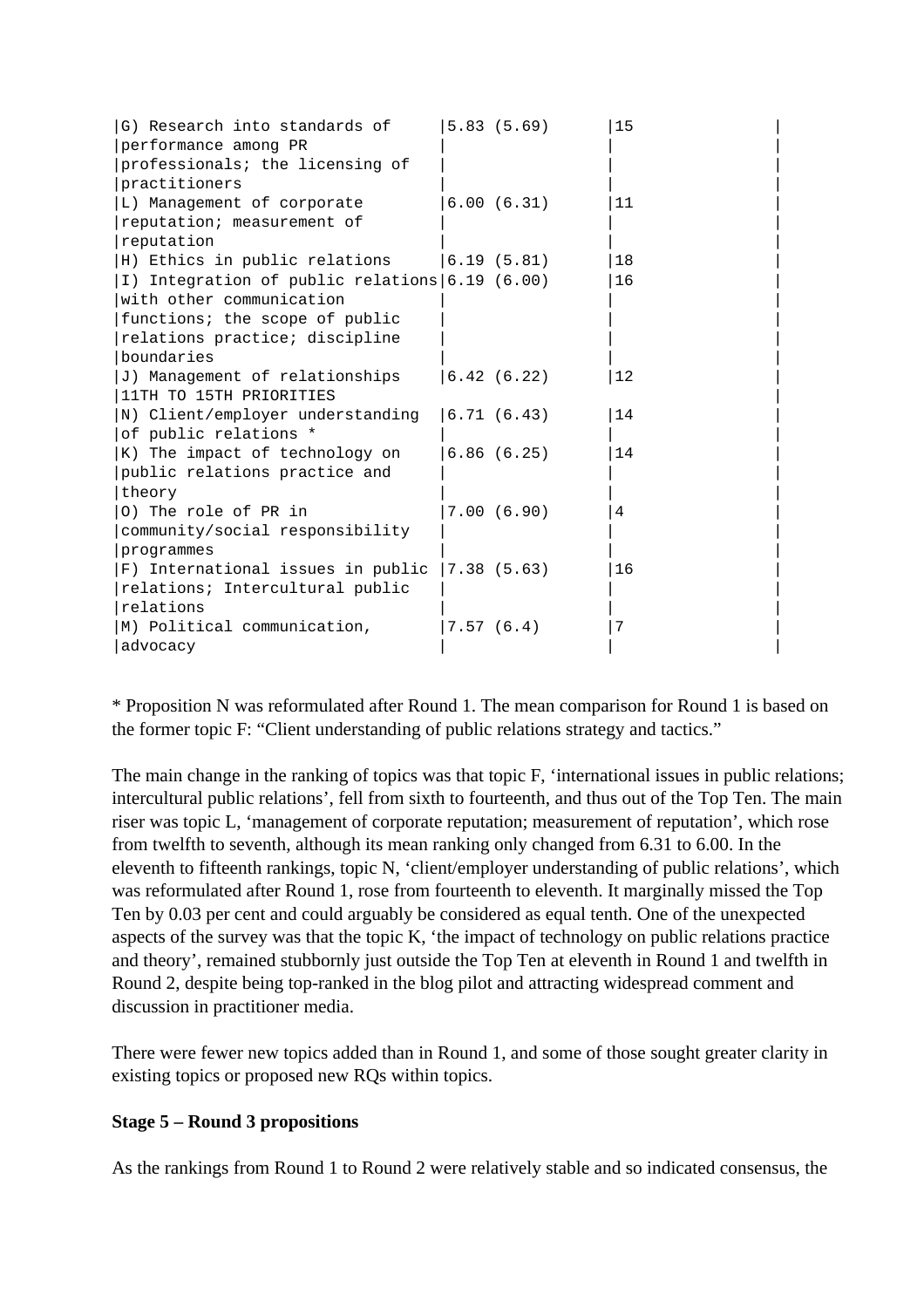participants were asked to comment on the RQs for Round 3, rather than again rank the propositions. A letter, the report on Round 2, and the Round 3 propositions were disseminated on June 21 for return by July 11. As there were minor changes to the RQs between Round 3 and the final report, these will be displayed under Stage 6 – Final Report. Some 16 participants (51.6% of the original acceptances) commented in Round 3, some in considerable detail. The range and depth of responses demonstrated the advantages the Delphi study, a qualitative technique such as "draws on the knowledge of experts without having to gather these experts in one place" (Wakefield, 2000, p.193).

# **Stage 6 – final report**

The outcome of this study was the ranked, prioritised research topics and the related re-search questions. They are presented in the ranking order of the topics from first to tenth. It is notable that measurement and evaluation, sometimes expressed as 'proof' or 'value', appear in several of them, as well as in the dedicated topic C, 'the measurement and evaluation of public relations both offline and online'.

A) Public relations' contribution to strategic decision-making, strategy development and realisation, and efficient operation of organisations

- How does public relations demonstrate its contribution to the formation of organisational strategy?
- Can public relations improve the quality of organisational decision and performance by practitioners acting as the link between the organisations and its stakeholders (i.e. as facilitators)?
- How can public relations leaders influence business decisions via timely involvement?
- Why do public relations practitioners get a seat at the 'top table' in some organisations and not at others? Is there a gender or sector bias?

B) The value that public relations creates for organisations through building social capital and managing key relationships

- What is 'value' in public relations? Is there a universal rubric or is it situational?
- How can value be best demonstrated in non-financial terms? Can intangible value be translated into measurable 'bottom-line' value?
- Can social capital be measured?
- Is there proof of the two-way symmetrical model in operation?

C) The measurement and evaluation of public relations both offline and online

- Following the CIPR's statement on measurement and evaluation in 2005 [www.cipr.co.uk/research] and the range of papers published by the Institute for PR [www.instituteforpr.org/research], can an international policy on evaluation be developed to aid practitioner education and introduce best practice?
- How can the effect of public relations activity on attitude formation and behaviour be modelled and measured?
- What are the factors that affect or aid the widespread adoption of public relations measurement and evaluation methods?
- How can highly targeted communication to special, highly protected audiences (such as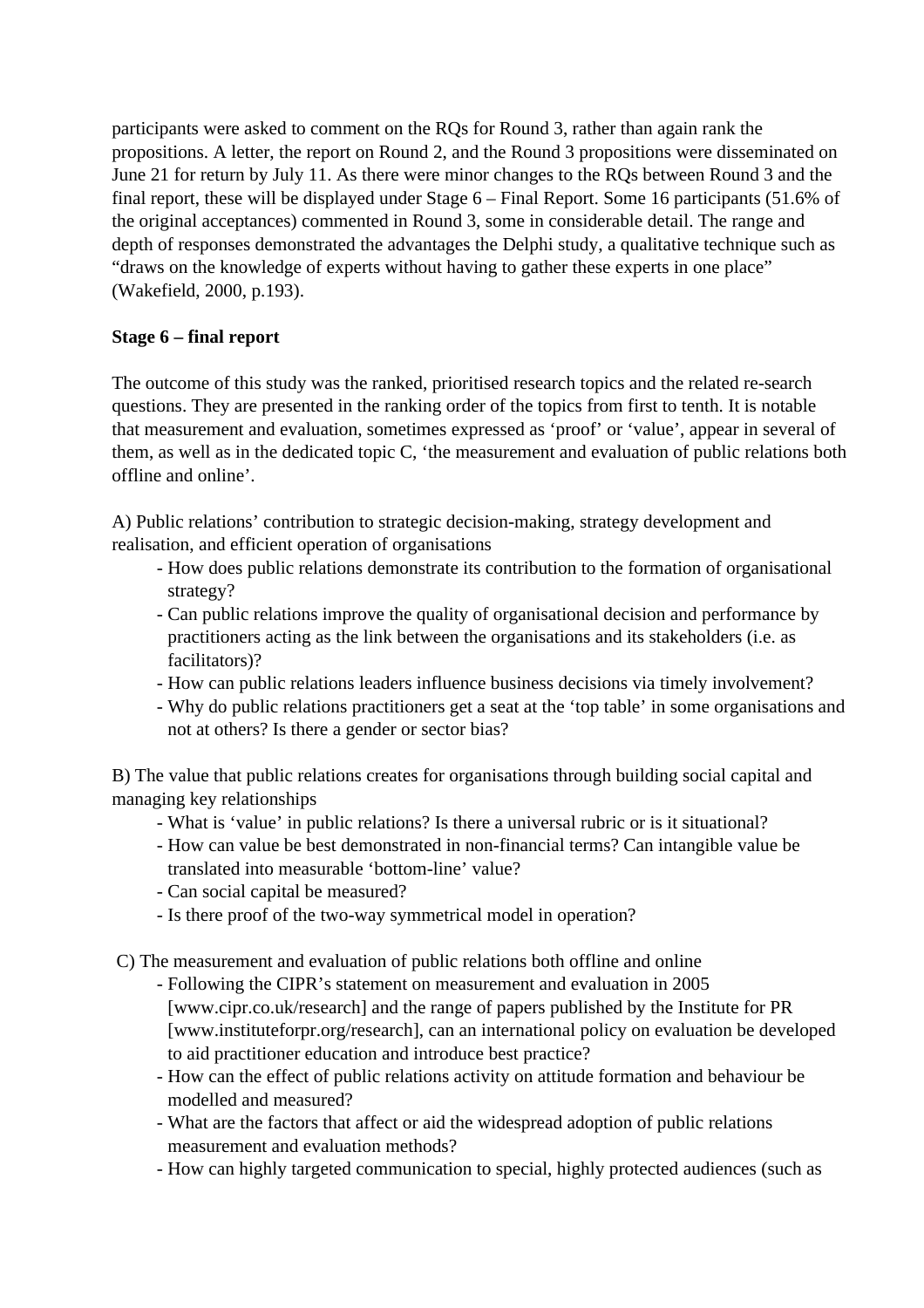legislators) be monitored and measured?

D) Public relations as a fundamental management function

- How is public relations expressed as a management function? What is unique about it and what 'fundamental' contribution does it make?
- What is the theory and best practice in the structure and operation of public relations and communication operations?
- Management of the public relations function: What are the skills of senior PR managers? Are the working practices and long hours culture an excuse for poor management skills? Why are senior managers reluctant to undertake training?

E) Professional skills in public relations; analysis of the industry's need for education; *Practitioner:*

- The creation of an international curricula and competency framework in professional and managerial skills for practitioners.
- What is the PR industry's commitment to the improvement of expertise?
- Should practitioner organisations and universities align educational qualifications to reduce confusion on competing qualifications or maintain separate educational routes for differing needs?

## *Undergraduate:*

- What is the role of public relations education? Is it to prepare graduates for entry into the industry or to equip them to critique the industry and change it from within or both?
- What is the most appropriate model of academic: professional alignment in undergraduate courses to give students a broad academic and professional education that supports their entry into the industry as preferred employees?
- What is best practice in communicating the nature and content of public relations education to prospective employers?
- G) Research into standards of performance among PR professionals; the licensing of practitioners
	- What is the role of professional associations and governments in regulating practices and licensing practitioners? Are there benefits and disadvantages of licensing?
	- Can standards of practice be developed in order to create a QA or management standard similar to the Consultancy Management Standard developed by the UK's Public Relations Consultants Association?
	- Could best practice standards be introduced for crisis management, internal communications, issues management, media relations and stakeholder engagement?
- L) Management of corporate reputation; management of reputation
	- Can reputation be managed? If it can, is this a 'job' for PR or a whole-of-organisation task?
	- How can 'lost' or 'damaged' reputation be repaired? Is there a 'best practice' model that can be applied?
	- Why do some organisations with a 'poor reputation' continue to thrive?
	- There is much 'received wisdom' in reputation management how can the links between a high-profile individual (e.g. a 'superstar CEO') and the reputation of an organisation be proven?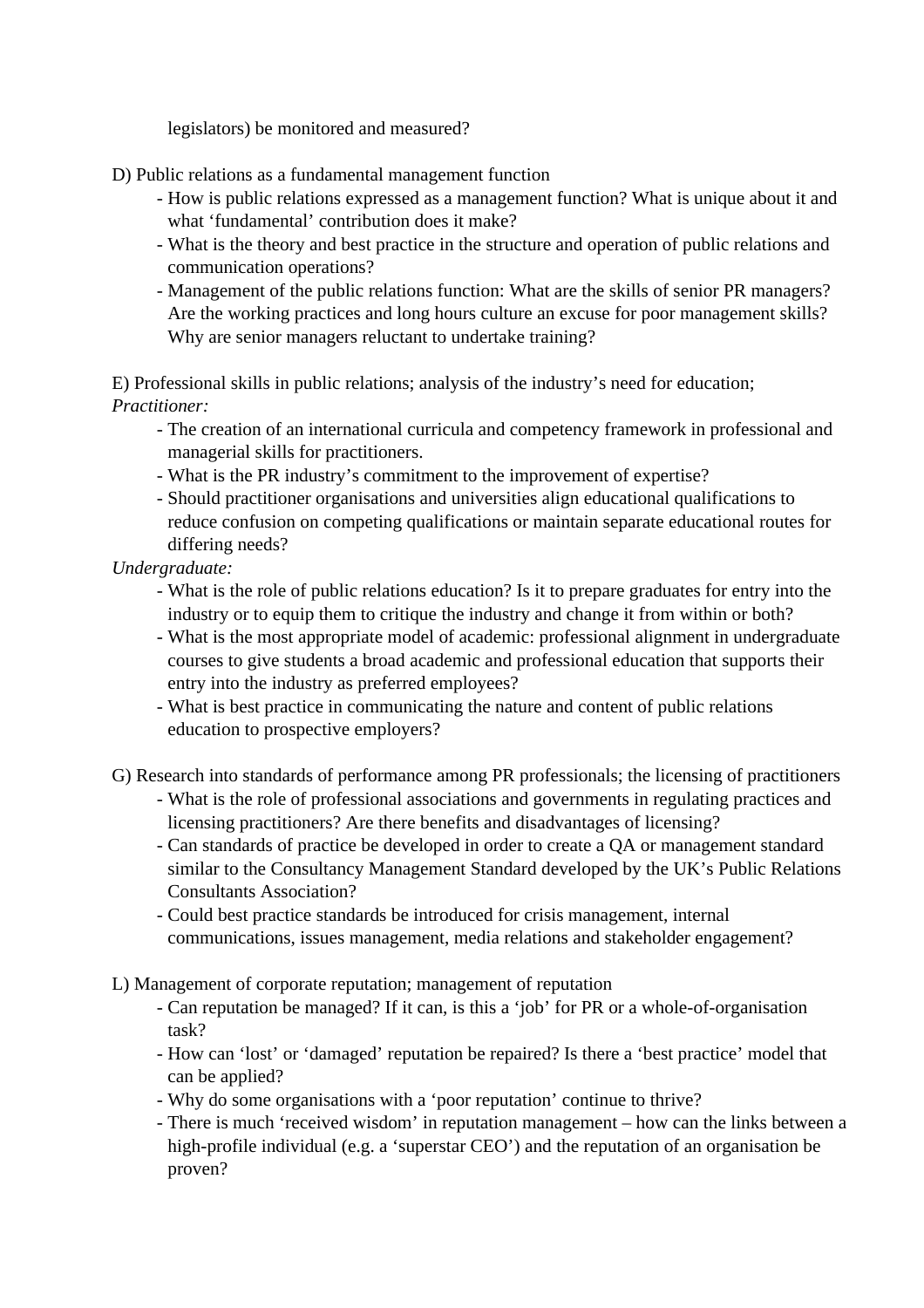H) Ethics in public relations

- Should a universal code of conduct for public relations practitioners be devised and implemented? How should the ethical behaviour of members be managed by professional bodies?
- How can ethics education of students be designed to aid their ethical practices when entering the workplace?
- How can public relations ethics change from an abstract concept to a daily habit? What are the barriers?
- How does public relations practice influence corporate governance? Or is it vice-versa?
- Ethics in online communication: What are the implications? Are new approaches needed?

I) Integration of public relations with other communication functions; the scope of public relations practice; discipline boundaries

- Is there a field of public relations and can it be defined? What is the unique purpose of public relations?
- Are the current boundaries untenable in the new communications environment?
- How does integrated communication work? Does it work (i.e. is it an effective strategic and tactical model)?
- How can public relations work with marketing for better results?
- How does public relations relate to human resources and change management?

J) Management of relationships

- Who is the 'owner' of the relationship: the PR professional or the business line? How can the 'PR = relationship management' model be operationalised? Does current theory stand this test?
- How can the link between communication activity and intangibles such as relationship capital be measured?
- How can psychology and communication theory be integrated in implementing relationship management?
- What are the skills, competencies and attitudes needed to develop influence networks?

At the completion of two rounds the ranking, especially from First to Fifth, clearly sets out topics and RQs that relevance to academic, practitioners and professional bodies. It is a common agenda that will support bids for funding from government and commercial sources.

## **Discussion**

With no comparable studies in the past decade, as the European Delphi study on public relations failed to find consensus (Raupp & van Ruler, 2006), the comparison of the 2007 study is with one undertaken 10 years earlier (Synnott & McKie, 1997). The data from the earlier study on research priorities is compared with this study in order to identify the continuing research issues as well as those which have entered the research agenda latterly and those which have departed. Synnott and McKie's research drew 37 participants from thirteen countries in a deliberate effort to get a wider spread of cultural and economic development conditions. There were seven clusters of questions, of which one focused on "major research trends in the field of public relations during the next 10 years" (Synnott & McKie, 1997, p. 270). It is from this data that comparisons are made.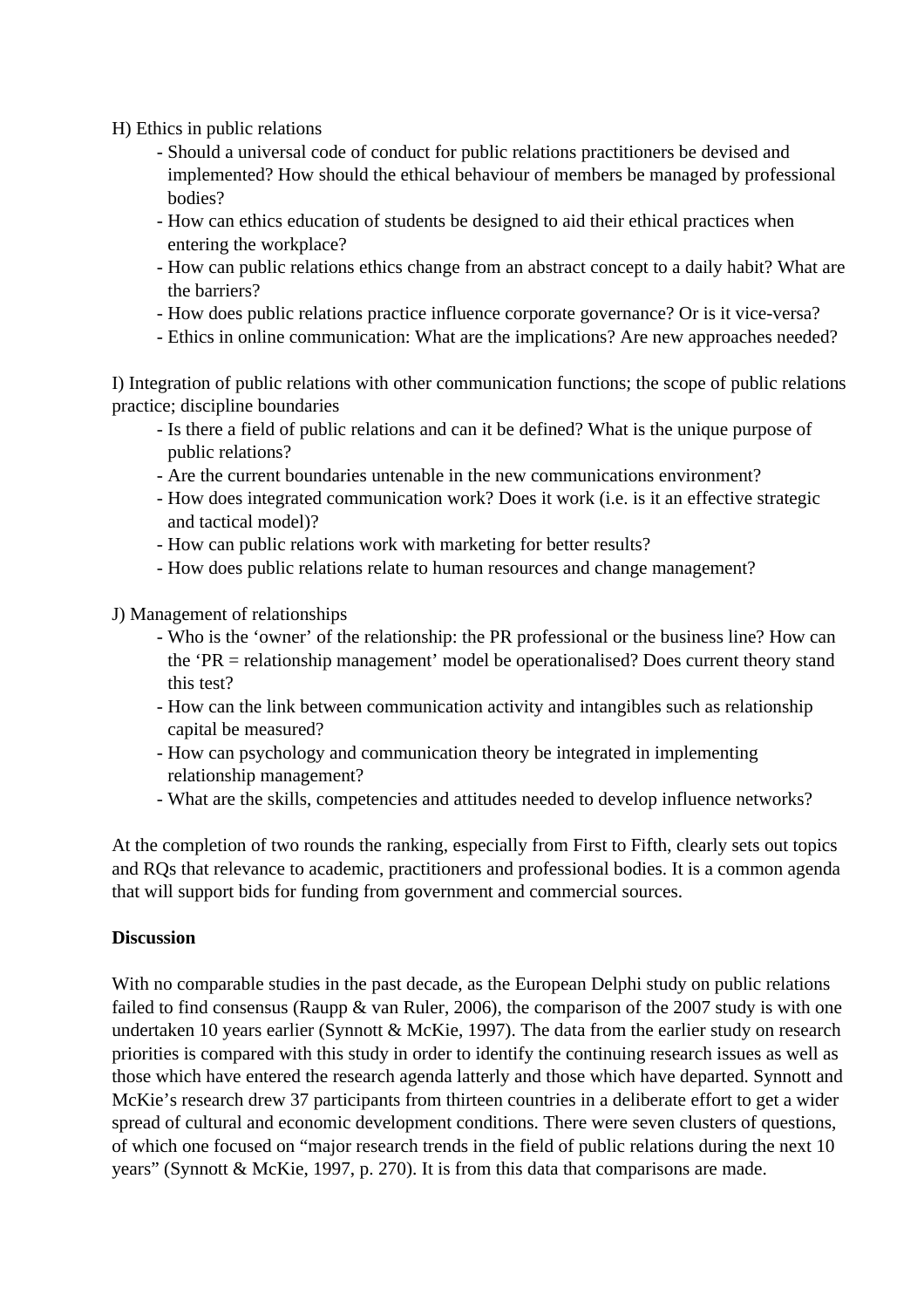## **TABLE 6: Final report - Topics ranked by means (Round 2) compared with Synnott and McKie (1997)**

| TOPIC                                           | Rank | Synnott &<br>McKie 1997 |
|-------------------------------------------------|------|-------------------------|
| A) Public relations' role in contributing to    | 1    |                         |
| strategic decision-making, strategy             |      |                         |
| development and efficient operation of          |      |                         |
| organisations                                   |      |                         |
| B) The value that public relations creates      | 2    | $=7$                    |
| for organisations through building social       |      | (in part)               |
| capital and managing key relationships          |      |                         |
| C) The measurement and evaluation of public     | 3    | 1                       |
| relations both offline and online               |      |                         |
| D) Public relations as a fundamental            | 4    | $= 5$                   |
| management function                             |      | (in part)               |
| E) Professional skills in public relations;     | 5    | $=7$                    |
| analysis of the industry's need for education   |      | (in part)               |
| G) Research into standards of performance       | 6    | 3                       |
| among PR professionals; the licensing of        |      |                         |
| practitioners                                   |      |                         |
| L) Management of corporate reputation;          | 7    | $=7$                    |
| measurement of reputation                       |      | (in part)               |
| H) Ethics in public relations                   | 8    |                         |
| I) Integration of public relations with other 9 |      | 10                      |
| communication functions; the scope of public    |      |                         |
| relations practice; discipline boundaries       |      |                         |
| J) Management of relationships                  | 10   |                         |

(Note: Synnott and McKie (1997)'s data had equal rankings for two topics at  $=5$  and three at  $=7$ )

 Three topics are wholly new, as shown by this comparison. They are 'public relations' role in contributing to strategic decision-making, strategy development and efficient operation of organisations' (Topic A), 'ethics in public relations' (Topic H) and 'the management of relationships' (Topic J). Ranking of topics appearing in both studies is widely varied, although the 'measurement and evaluation of public relations' (Topic C) is highly ranked by at third and first in the two studies. Other topics in the Top Ten from both studies are E, 'professional skills in public relations; analysis of the industry's need for education', G, 'research into standards of performance among PR professionals', and I, 'integration of public relations with other communication functions'. 'The impact of technology on public relations practice and theory' (Topic K) ranked fifth by the 1997 report when the potential for impact was looming, as opposed to the actuality of the present, when it has been ranked outside the Top Ten. Topic F, 'international issues in public relations; inter-cultural public relations' although outside the Top Ten in the current study was higher earlier at equal seventh. The topic omitted since 1994 was "the development of suitable models for PR research and suitable techniques such as news content analysis, consumer trend forecasting, issues monitoring and tracking techniques, bench-marking, continuous monitoring, frame analysis, public decision-making models, etc" (Synnott & McKie 1997, p.270 ).

It is notable that 'old favourite' topics, such as 'what is public relations', 'the definition of public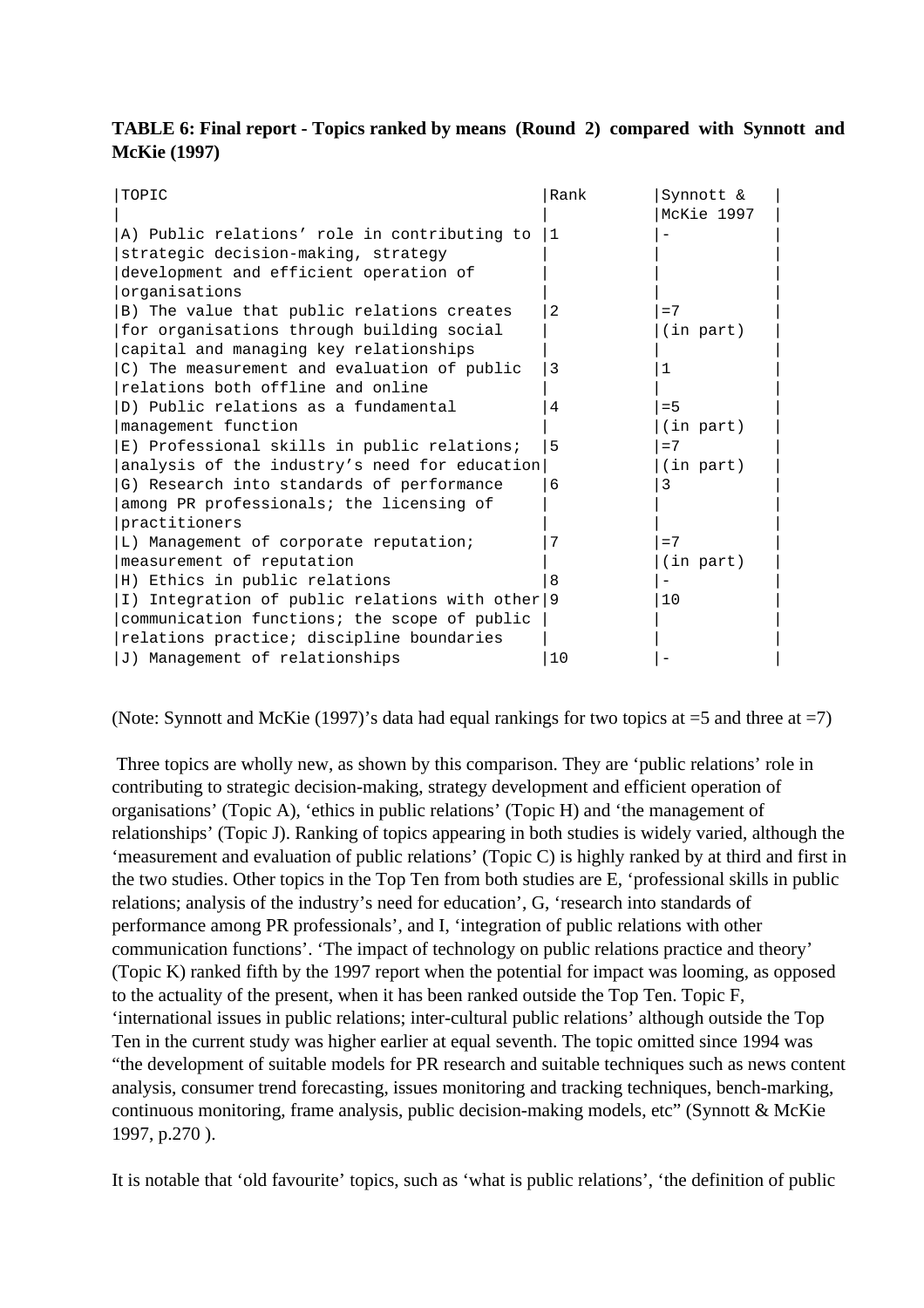relations' and 'the image of public relations' have departed from the current research agenda, although topic I considers 'the scope of public relations practice; discipline boundaries'. In responses to this topic, there was little sign of defensiveness about the boundaries of public relations. Another change has been that research is no longer engaged with media relations and its monitoring, e.g. 'news content analysis'. Many of these issues have not been resolved, such as an international definition of public relations or gender issues in this discipline, but they are no longer perceived as current, or other more pressing issues have succeeded them.

#### **Conclusions**

In comparing these results with Synnott & McKie (1997), seven of the topics appeared in the earlier study but not the No.1 ranked, 'The role of public relations in the strategic operation of organisations'. Synnott & McKie found that 'the measurement and evaluation of public relations' was top-ranked and it was ranked third in this study. Other rankings vary, as shown in the final table, but there is continuity in the research issues that need investigation. By its nature, this research is intended as an outcome in itself by identifying the priorities for research into public relations. Over time, it can be repeated with similar methods and samples so that there is a rolling benchmark of the issues and topics that contribute to developing the public relations body of knowledge (Broom, 2006). One of the drivers behind this research has been the increasingly demanding processes of bidding for funding of research that call for relevance and potential for implementation. By identifying these priorities, it is hoped that they will give legitimacy to bids from public relations researchers, who can demonstrate them as an international academic/practitioner benchmark in support of their proposals. Although this study used email as its communication tool, future research using a Delphi study or similar technique should again test the role of blogs and wikis as more dialogic methods of seeking answers to research questions like those of this study. Although a wide difference was found in ranking between blog respondents and the participants in the formally structured Delphi study, and that there was a skew towards an interest in technology in the blog-based pilot, this author considers that we should persist in trialling blogs and wikis as research tools in order to develop methodology that is more robust in delivering valid ranges of views.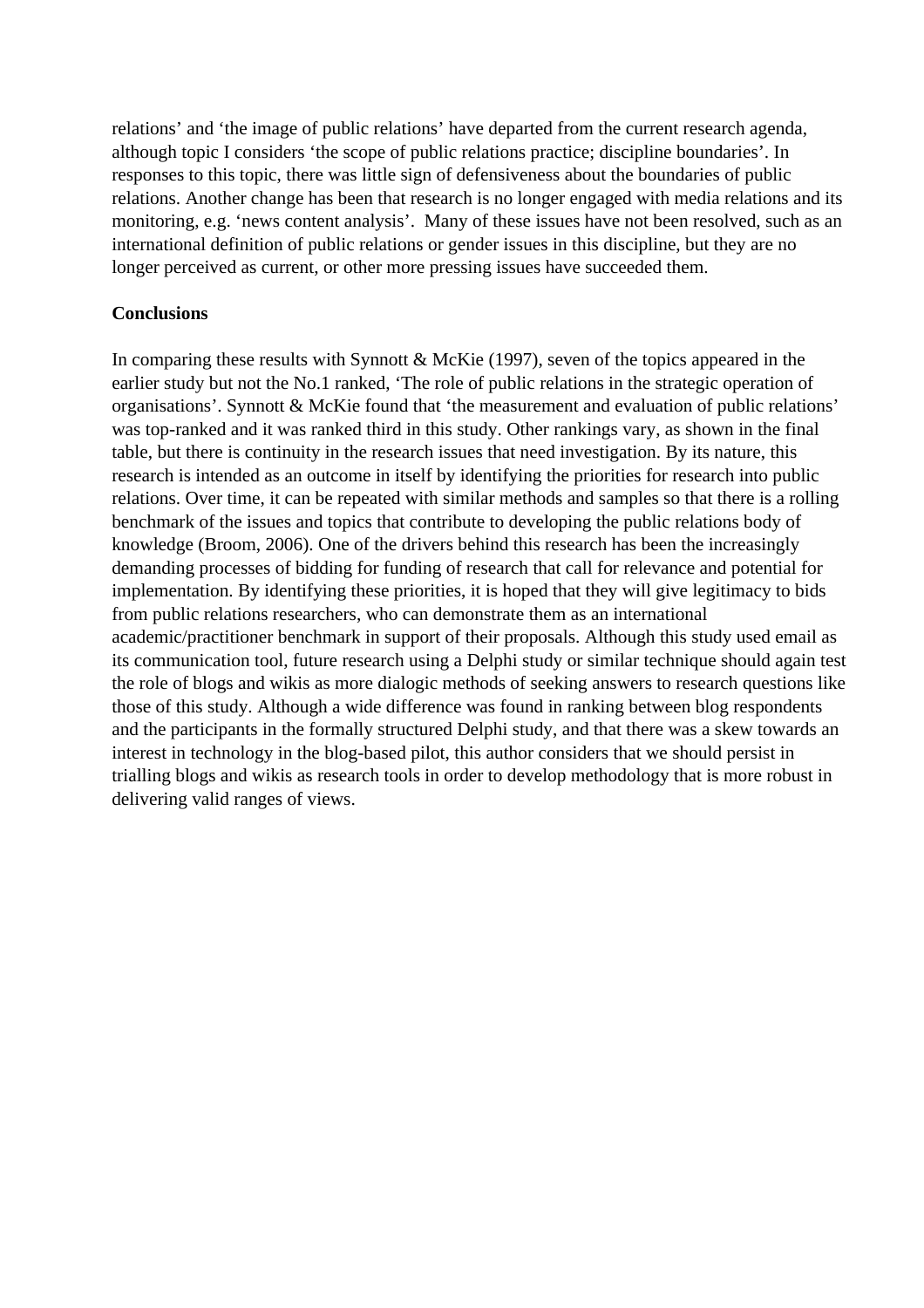#### **REFERENCES**

- Addison, T. (2003). E-commerce project development links: Evidence from a Delphi survey. *International Journal of Information Management*, 23(1), 25-40
- Beretta, R. (1996). A critical review of the Delphi technique. *Nurse Researcher*, 3(4), 79
- Boynton, L. (2006). What we value: A Delphi study to identify key values that guide ethical decision-making in public relations. *Public Relations Review*, 32(4), 325-330
- Broom, G.H. (2006). An open-system approach to building theory in public relations. *Public Relations Review*, 18(3), 141-150
- Chartered Institute of Public Relations (2005). *Measurement and evaluation: moving the debate forward*. Retrieved from www.cipr.co.uk/research on January 3, 2008
- Dawson, M.D., & Brucker, P.S. (2001). The utility of the Delphi method in MFT re-search. *The American Journal of Family Therapy*, 29, 125-140
- Green, B., Jones, M., Hughes, D., & Williams, A. (1999). Applying the Delphi technique in a study of GPs information requirements. *Health & Social Care in the Community*, 7(3), 198- 205
- Hung, H-L., Altschuld, J.W., & Lee, Y-F. (2008). Methodological and conceptual issues confronting a cross-country Delphi study of educational program evaluation. *Evaluation and Program Planning*, 31, 191-198
- Jenkins, D.A., & Smith, T.E. (2004). Applying Delphi methodology in family therapy research. *Contemporary Family Therapy*, 16, 411-430
- Kaynak, E., Bloom, J., & Liebold, M. (1994). Using the Delphi technique to predict future tourism potential. *Marketing Intelligence & Planning*, 12(7), 18-29
- Kendall, R. (1996). *Public relations campaign strategies: Planning for implementation* (2nd Ed.). New York: Longman.
- Linstone, H.A., & Turoff, M. (1975). Introduction. In H.A. Linstone, & M. Turoff, M., (Eds.), *The Delphi method: techniques and application* (pp.3-16). London: Addison-Wesley.
- McElreath, M.P. (1980). *Priority research questions for public relations for the 1980s*. New York: Foundation for Public Relations Research and Education.
- McElreath, M.P. (1989). *Priority research questions in the field of public relations for the 1990s: trends over the past ten years and predictions for the future*. Paper presented at the meeting of the Speech Communication Association, San Francisco.
- McElreath, M.P., & Blamphin, J.M. (1994). Partial answers to priority research questions and gaps – found in the Public Relations Society of America's body of knowledge. *Journal of Public Relations Research*, 6(2), 69-103
- McKenna, H. (1994). The Delphi technique: A worthwhile approach for nursing? *Journal of Advanced Nursing* 19, 1221-1225
- Powell, C. (2003). The Delphi technique: myths and realities. *Journal of Advanced Nursing*, 41(4), 376-382
- Raupp, J., & van Ruler, B. (2006). Trends in public relations and communication management research: a comparison between Germany and The Netherlands. *Journal of Communication Management*, 10(1), 18-26
- Smith, M. A. (1997). Perceptions of quality in journalism and communications education: a Delphi study. *Journal of the Association for Communication Administration*, 1, 32-50
- Synnott, G., & McKie, D. (1997). International issues in PR: researching research and prioritizing priorities. *Journal of Public Relations Research*, 9(4), 259-282